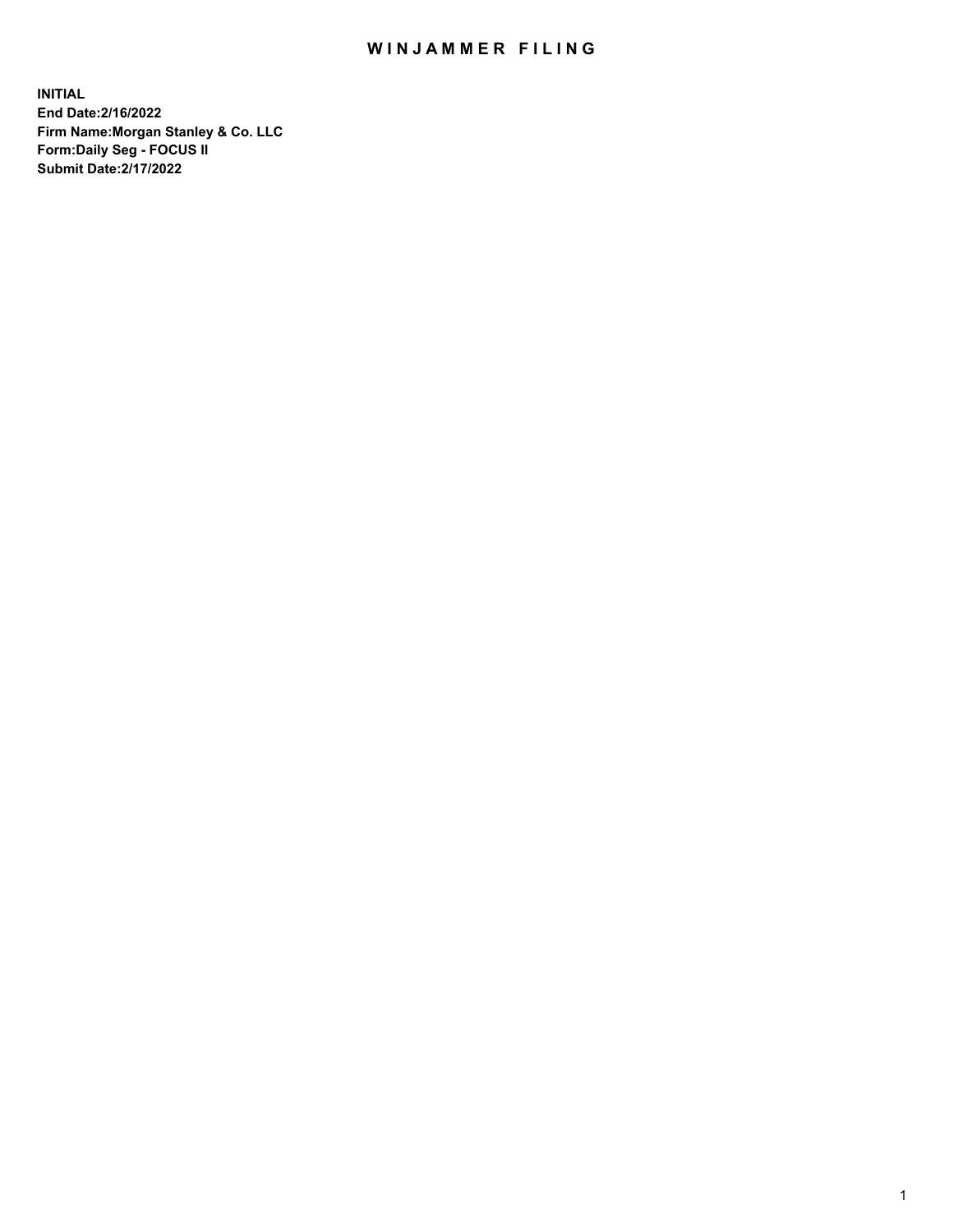**INITIAL End Date:2/16/2022 Firm Name:Morgan Stanley & Co. LLC Form:Daily Seg - FOCUS II Submit Date:2/17/2022 Daily Segregation - Cover Page**

| Name of Company                                                                                                                                                                                                                                                                                                                | Morgan Stanley & Co. LLC                               |
|--------------------------------------------------------------------------------------------------------------------------------------------------------------------------------------------------------------------------------------------------------------------------------------------------------------------------------|--------------------------------------------------------|
| <b>Contact Name</b>                                                                                                                                                                                                                                                                                                            | <b>Ikram Shah</b>                                      |
| <b>Contact Phone Number</b>                                                                                                                                                                                                                                                                                                    | 212-276-0963                                           |
| <b>Contact Email Address</b>                                                                                                                                                                                                                                                                                                   | Ikram.shah@morganstanley.com                           |
| FCM's Customer Segregated Funds Residual Interest Target (choose one):<br>a. Minimum dollar amount: ; or<br>b. Minimum percentage of customer segregated funds required:% ; or<br>c. Dollar amount range between: and; or<br>d. Percentage range of customer segregated funds required between:% and%.                         | 235,000,000<br><u>0</u><br>0 <sup>0</sup><br><u>00</u> |
| FCM's Customer Secured Amount Funds Residual Interest Target (choose one):<br>a. Minimum dollar amount: ; or<br>b. Minimum percentage of customer secured funds required:% ; or<br>c. Dollar amount range between: and; or<br>d. Percentage range of customer secured funds required between:% and%.                           | 140,000,000<br><u>0</u><br><u>00</u><br>00             |
| FCM's Cleared Swaps Customer Collateral Residual Interest Target (choose one):<br>a. Minimum dollar amount: ; or<br>b. Minimum percentage of cleared swaps customer collateral required:% ; or<br>c. Dollar amount range between: and; or<br>d. Percentage range of cleared swaps customer collateral required between:% and%. | 92,000,000<br><u>0</u><br><u>00</u><br>00              |

Attach supporting documents CH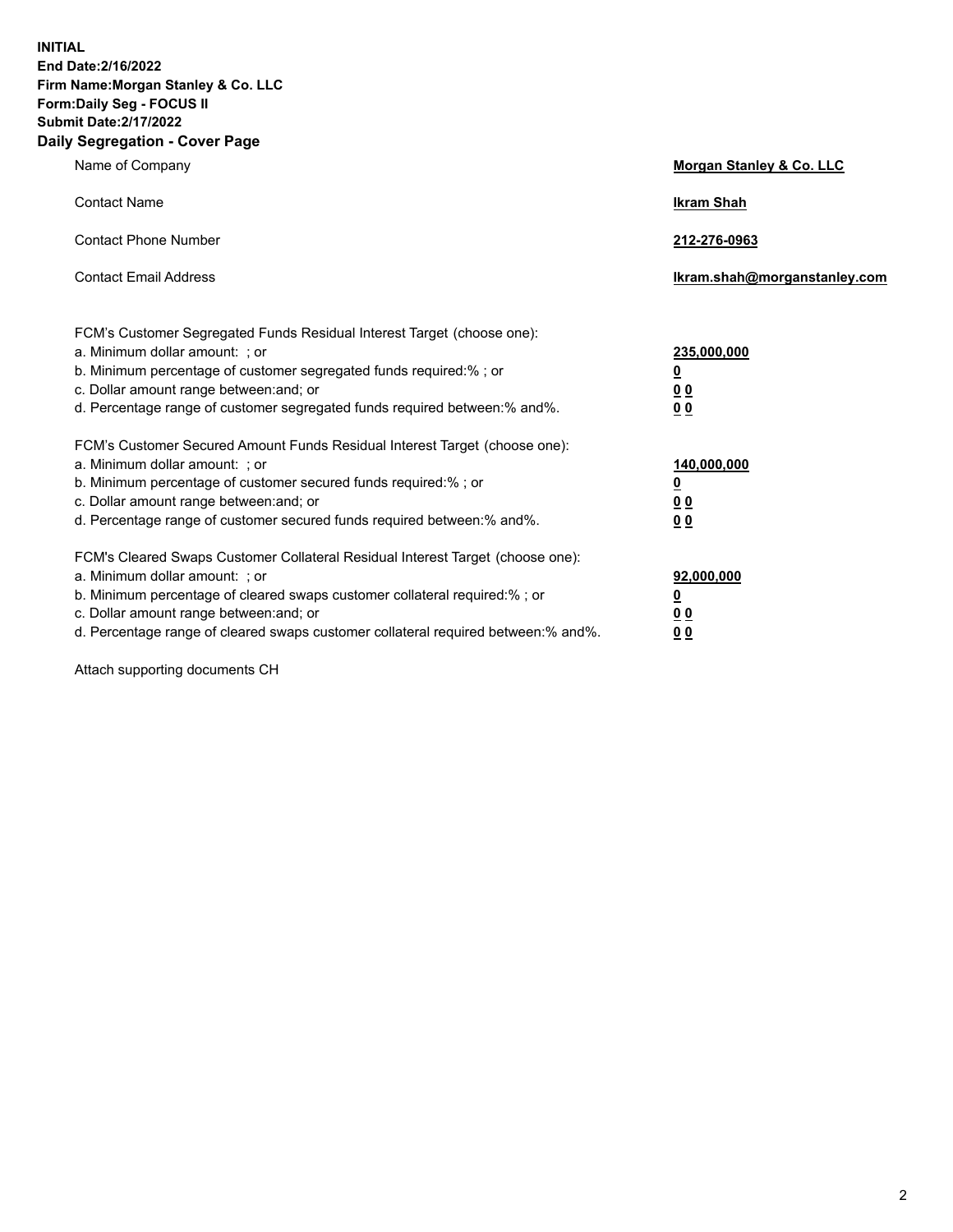## **INITIAL End Date:2/16/2022 Firm Name:Morgan Stanley & Co. LLC Form:Daily Seg - FOCUS II Submit Date:2/17/2022 Daily Segregation - Secured Amounts** Foreign Futures and Foreign Options Secured Amounts Amount required to be set aside pursuant to law, rule or regulation of a foreign government or a rule of a self-regulatory organization authorized thereunder 1. Net ledger balance - Foreign Futures and Foreign Option Trading - All Customers A. Cash **5,164,505,073** [7315] B. Securities (at market) **2,113,825,799** [7317] 2. Net unrealized profit (loss) in open futures contracts traded on a foreign board of trade **1,180,279,558** [7325] 3. Exchange traded options a. Market value of open option contracts purchased on a foreign board of trade **49,434,255** [7335] b. Market value of open contracts granted (sold) on a foreign board of trade **-31,831,408** [7337] 4. Net equity (deficit) (add lines 1. 2. and 3.) **8,476,213,277** [7345] 5. Account liquidating to a deficit and account with a debit balances - gross amount **34,552,771** [7351] Less: amount offset by customer owned securities **-33,544,623** [7352] **1,008,148** 6. Amount required to be set aside as the secured amount - Net Liquidating Equity Method (add lines 4 and 5) 7. Greater of amount required to be set aside pursuant to foreign jurisdiction (above) or line 6. FUNDS DEPOSITED IN SEPARATE REGULATION 30.7 ACCOUNTS 1. Cash in banks A. Banks located in the United States **467,881,641** [7500] B. Other banks qualified under Regulation 30.7 **351,330,293** [7520] **819,211,934** 2. Securities A. In safekeeping with banks located in the United States **845,199,420** [7540] B. In safekeeping with other banks qualified under Regulation 30.7 **99,597,635** [7560] **944,797,055** 3. Equities with registered futures commission merchants A. Cash **8,089,336** [7580] B. Securities **0** [7590] C. Unrealized gain (loss) on open futures contracts **4,924,673** [7600] D. Value of long option contracts **0** [7610]

- 
- 4. Amounts held by clearing organizations of foreign boards of trade
	- A. Cash **0** [7640]
	- B. Securities **0** [7650]
	- C. Amount due to (from) clearing organization daily variation **0** [7660]
	- D. Value of long option contracts **0** [7670]
	- E. Value of short option contracts **0** [7675] **0** [7680]
- 5. Amounts held by members of foreign boards of trade
	-
	-
	- C. Unrealized gain (loss) on open futures contracts **1,175,354,886** [7720]
	- D. Value of long option contracts **49,434,255** [7730]
	-
- 6. Amounts with other depositories designated by a foreign board of trade **0** [7760]
- 7. Segregated funds on hand **0** [7765]
- 8. Total funds in separate section 30.7 accounts **8,687,336,590** [7770]
- 9. Excess (deficiency) Set Aside for Secured Amount (subtract line 7 Secured Statement Page 1 from Line 8)
- 10. Management Target Amount for Excess funds in separate section 30.7 accounts **140,000,000** [7780]
- 11. Excess (deficiency) funds in separate 30.7 accounts over (under) Management Target **70,115,165** [7785]

[7354] **8,477,221,425** [7355]

**0** [7305]

**8,477,221,425** [7360]

[7530]

[7570]

E. Value of short option contracts **0** [7615] **13,014,009** [7620]

 A. Cash **4,548,327,115** [7700] B. Securities **1,169,028,744** [7710] E. Value of short option contracts **-31,831,408** [7735] **6,910,313,592** [7740] **210,115,165** [7380]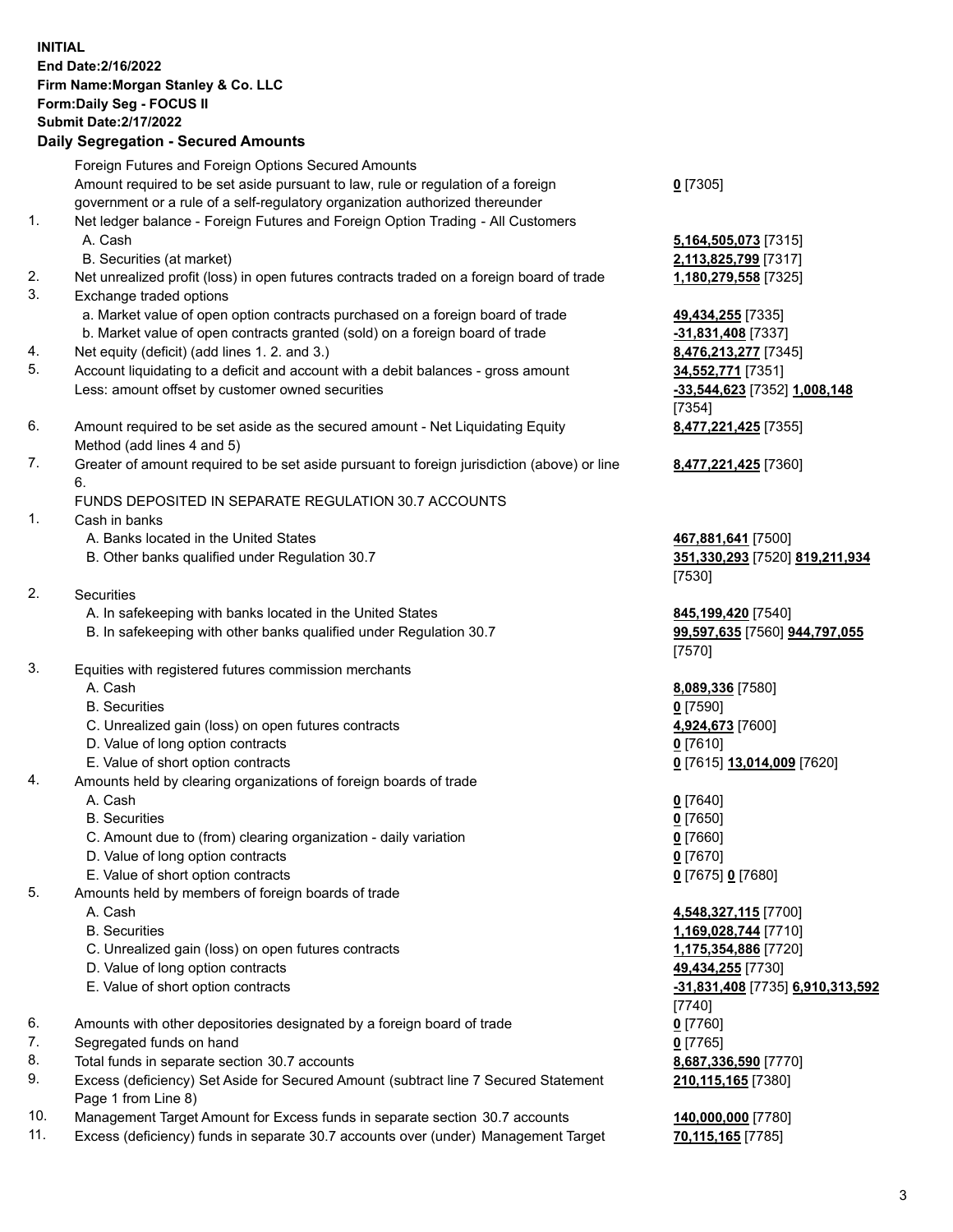**INITIAL End Date:2/16/2022 Firm Name:Morgan Stanley & Co. LLC Form:Daily Seg - FOCUS II Submit Date:2/17/2022 Daily Segregation - Segregation Statement** SEGREGATION REQUIREMENTS(Section 4d(2) of the CEAct) 1. Net ledger balance A. Cash **18,568,705,053** [7010] B. Securities (at market) **7,237,036,335** [7020] 2. Net unrealized profit (loss) in open futures contracts traded on a contract market **-2,072,499,925** [7030] 3. Exchange traded options A. Add market value of open option contracts purchased on a contract market **1,616,475,799** [7032] B. Deduct market value of open option contracts granted (sold) on a contract market **-1,008,013,157** [7033] 4. Net equity (deficit) (add lines 1, 2 and 3) **24,341,704,105** [7040] 5. Accounts liquidating to a deficit and accounts with debit balances - gross amount **409,627,802** [7045] Less: amount offset by customer securities **-408,550,561** [7047] **1,077,241** [7050] 6. Amount required to be segregated (add lines 4 and 5) **24,342,781,346** [7060] FUNDS IN SEGREGATED ACCOUNTS 7. Deposited in segregated funds bank accounts A. Cash **2,413,482,484** [7070] B. Securities representing investments of customers' funds (at market) **0** [7080] C. Securities held for particular customers or option customers in lieu of cash (at market) **2,710,330,953** [7090] 8. Margins on deposit with derivatives clearing organizations of contract markets A. Cash **14,257,880,825** [7100] B. Securities representing investments of customers' funds (at market) **0** [7110] C. Securities held for particular customers or option customers in lieu of cash (at market) **4,369,832,021** [7120] 9. Net settlement from (to) derivatives clearing organizations of contract markets **202,584,339** [7130] 10. Exchange traded options A. Value of open long option contracts **1,616,475,799** [7132] B. Value of open short option contracts **and the set of our original state of the set of open** short option contracts 11. Net equities with other FCMs A. Net liquidating equity **9,221,673** [7140] B. Securities representing investments of customers' funds (at market) **0** [7160] C. Securities held for particular customers or option customers in lieu of cash (at market) **0** [7170] 12. Segregated funds on hand **156,873,361** [7150] 13. Total amount in segregation (add lines 7 through 12) **24,728,668,298** [7180] 14. Excess (deficiency) funds in segregation (subtract line 6 from line 13) **385,886,952** [7190] 15. Management Target Amount for Excess funds in segregation **235,000,000** [7194]

16. Excess (deficiency) funds in segregation over (under) Management Target Amount Excess

4

**150,886,952** [7198]